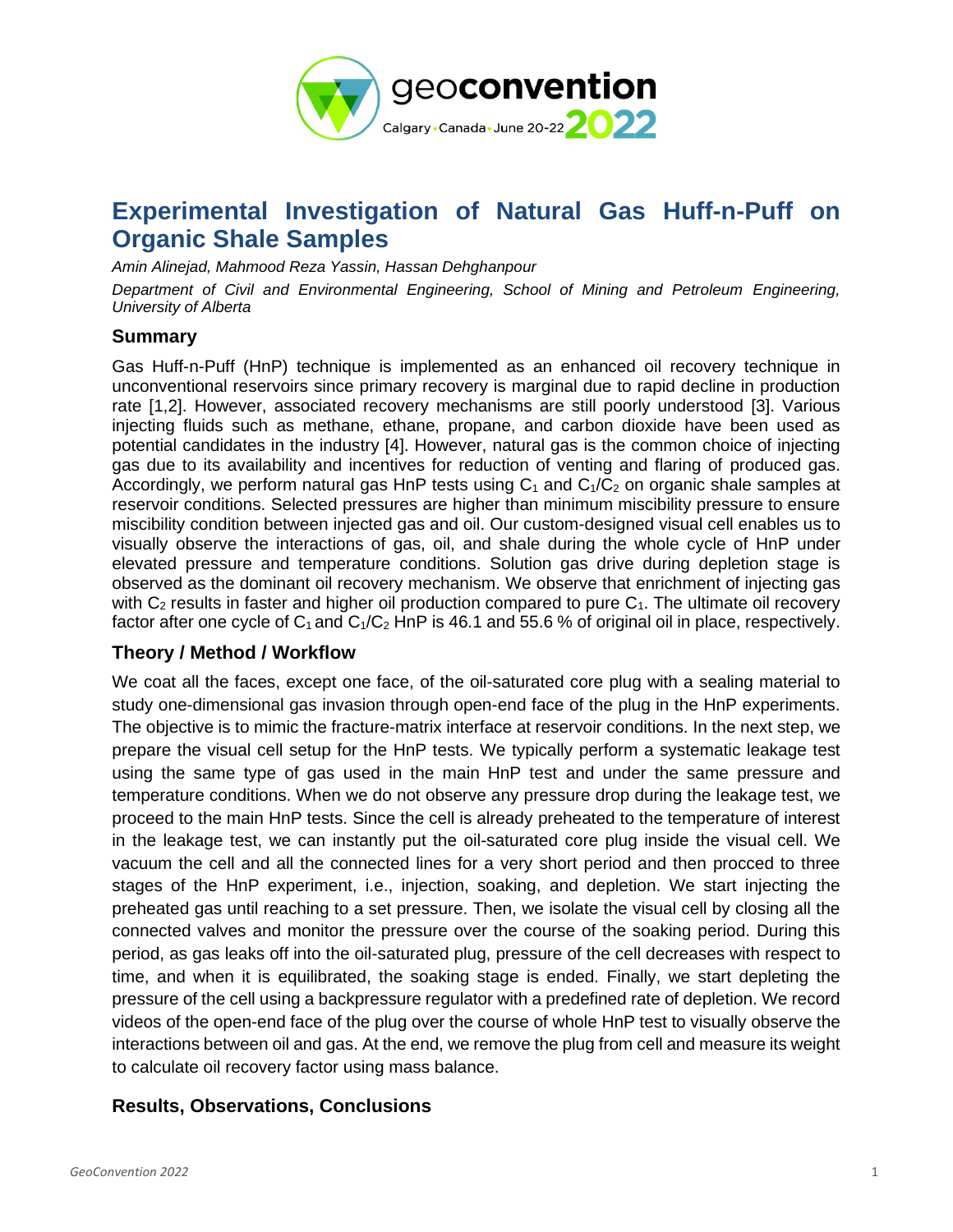

We conduct two HnP experiments with pure  $C_1$  as injecting gas at pressure of 5,651 psig, and temperature of 106°C in Test 1 and  $C_1/C_2$  [70/30] at a pressure of 5,141 psig and temperature of 106 $°C$  in Test 2. C<sub>1</sub>/C<sub>2</sub> mixing ratio is based on molar ratio. In both tests, we observe that when gas is injected into the visual cell, oil at the surface of the rock dries out until the end of injection stage when the rock surface becomes almost dry.

The snapshots of the open-end face of the core plug shows that at early stages of soaking, oil swells due to gas diffusion and wets the dry surface of the core plug. Whereas at later stages, oil components vaporize into the gas phase and the surface starts drying until the end of soaking stage when the plug surface becomes completely dry. **[Figure 1](#page-1-0)** shows the open-end face of the plug at different times during the soaking stage of Test 1.



<span id="page-1-0"></span>**Figure 1**. Open-end face of the core plug during the soaking stage of Test 1. Green dashed curves show the oilwetted regions of the rock surface

At the beginning of depletion, the surface of the plug is completely dry due to the vaporization process over the soaking period. As pressure decreases, the dissolved gas evolves out of the oil and expands due to pressure reduction. Subsequently, gas moves toward the open-end face of the plug and drags the oil with itself. This phenomenon makes the surface of the plug wet by produced oil. This mechanism is known as solution gas drive which is clearly observed in our experiments. **[Figure 2](#page-2-0)** shows that onset of oil production from the open-end face occurs at 4,000 psi in Test 1. When no more gas evolves out of the core, the plug surface starts drying and eventually it becomes dry. This observation shows that the oil production during the depletion stage is more significant than that during the soaking and injection stages. We observe similar phenomenon for Test 2.